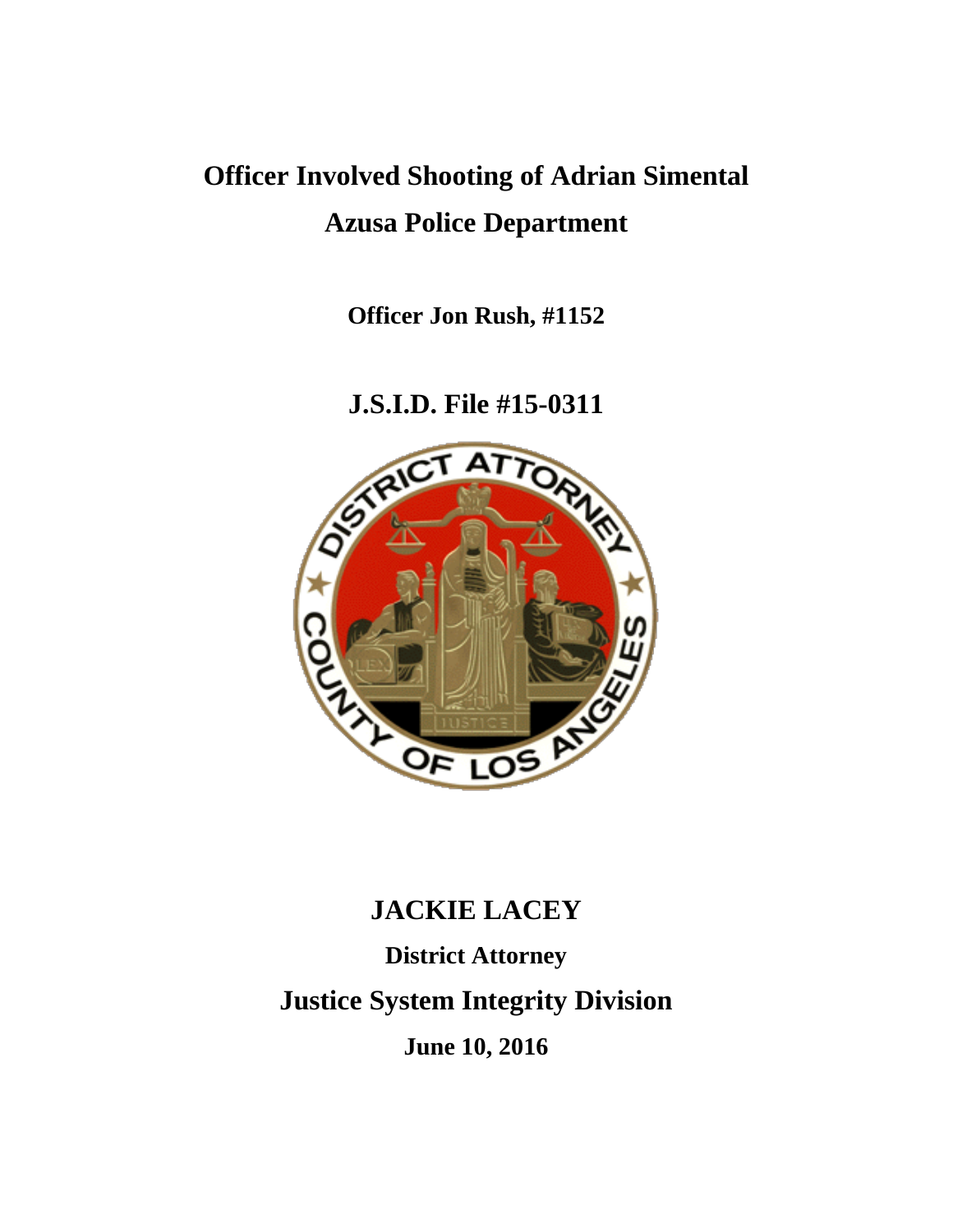# **MEMORANDUM**

TO: CHIEF SAM GONZALEZ Azusa Police Department 725 North Alameda Avenue Azusa, California 91702

> CAPTAIN STEVEN KATZ Homicide Bureau Los Angeles County Sheriff's Department 1 Cupania Circle Monterey Park, California 91755

- FROM: JUSTICE SYSTEM INTEGRITY DIVISION Los Angeles County District Attorney's Office
- SUBJECT: Officer Involved Shooting of Adrian Simental J.S.I.D. File #15-0311 AZUSA P.D. File #15-21205 L.A.S.D. File #015-00043-3199-013
- DATE: June 10, 2016

The Justice System Integrity Division of the Los Angeles County District Attorney's Office has completed its review of the June 21, 2015, fatal shooting of Adrian Simental by Azusa Police Department Officer Jon Rush. It is the conclusion of this office that there is insufficient evidence to prove beyond a reasonable doubt that Officer Jon Rush acted unlawfully under the circumstances.

The District Attorney's Command Center was notified of the shooting on June 21, 2015 at approximately 4:35 p.m. The District Attorney Response Team responded and was given a walkthrough of the scene.

The following analysis is based on investigative reports and witness statements taken during the investigation by the Los Angeles County Sheriff's Department and submitted to this office by Homicide Bureau Detectives Donna Cheek and Gene Okada. The reports also include photographs, radio communications recordings, and an autopsy report generated by the Los Angeles County Coroner. Officer Rush's voluntary statement was also considered in this analysis.

# **FACTUAL ANALYSIS**

On June 21, 2015 at approximately 12:53 p.m., Azusa Police Officers Jon Rush, Samantha Sutcliffe, and Sergeant Richard Hayden responded to the 500 block of East Lee Drive in Azusa regarding suspicious circumstances. Azusa dispatch received two calls regarding the 500 block of East Lee Drive. In the first call, the reporting party stated her cousin had "cut his arm bad" and she was not sure if it was self-inflicted. In the second call, the reporting party said there was a male inside the residence next door to her breaking windows to the residence.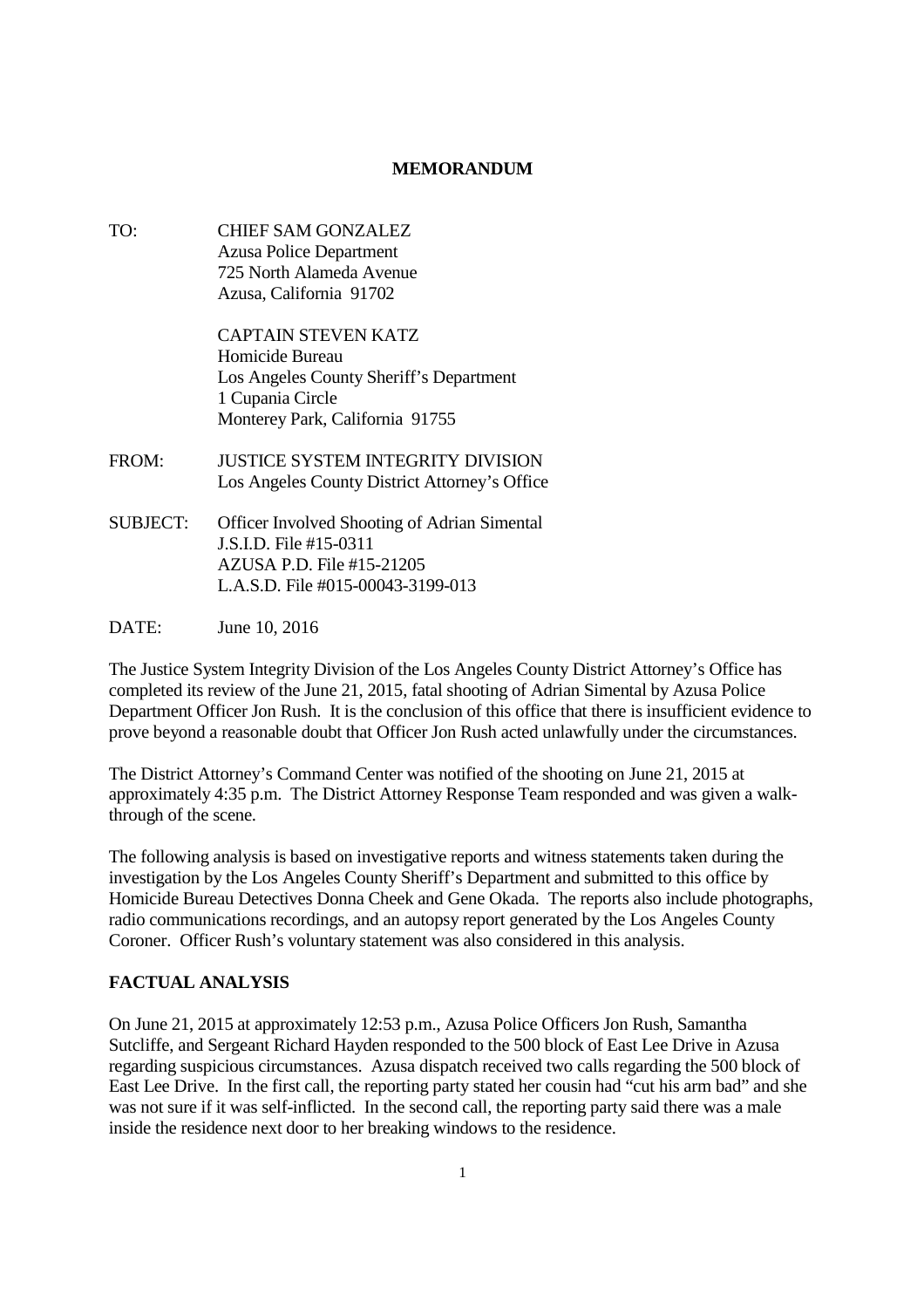Rush and Hayden were the first to arrive and were directed by citizens to 560 East Lee Drive. Officers noticed massive amounts of blood inside the location. When Sutcliffe arrived shortly thereafter, Sutcliffe, Rush and Hayden began to clear the residence and they noticed Simental lying face down on the concrete rear patio. Rush positioned himself in the rear doorway of the residence and held Simental at gunpoint while Sutcliffe and Hayden cleared the residence looking for possible victims. While Rush was covering Simental, an officer-involved shooting occurred. Simental was transported to Foothill Presbyterian Hospital and was pronounced dead shortly thereafter.

#### **Officer Jon Rush**

Rush heard a call of a male breaking out windows inside a house. Because it was his "beat" he began to coordinate the responding units. He directed Sutcliffe to go "lethal" and he would go "less than lethal" with a bean bag shotgun. While in route to the location, the call was updated and they were advised the male was at a different house and breaking windows. As he parked his patrol vehicle at 560 East Lee Drive, a woman frantically screamed "Hurry up! Hurry up! You have to get in there!" Hearing this, Rush abandoned his less-lethal plan. Hayden and Rush were the first two officers there and Hayden was right behind Rush as they walked up to the front door. A male outside of the house advised them they had to hurry up and go inside. The male said something to the effect of "He is attacking her" or "He beat her up pretty bad."<sup>1</sup> This led Rush to believe that this was an active assault situation, such as an active shooter or active stabber. When Rush inquired who "he" was, the male pointed across the house to the outside and said "That's him." At that point, Rush saw what looked like a person in a T-shirt just outside of the rear door. As Hayden and Rush proceeded into the house, Rush observed that the glass from the back door had been shattered and saw Simental just outside the house at the base of the rear concrete steps. As they got closer to Simental, Rush observed blood on the kitchen floor. Rush smelled a strong odor of blood and saw blood throughout the house. Hayden was to Rush's right as they contacted Simental lying outside. Hayden and Rush ordered Simental to show his hands a couple of times. Simental raised his right arm first, then slowly rolled towards Rush and raised his left hand. Simental's left hand was almost completely severed off at the wrist and was gushing blood.

When Sutcliffe arrived, Hayden told Simental "Do not move or you will be shot" before leaving to clear the rest of the house with Sutcliffe. Rush held Simental at gunpoint. Simental was lying on his left side with his back towards Rush and was rolled slightly onto his back raising his left hand. Simental said "Shoot me, shoot me" and then uttered something in Spanish. Although Simental appeared to be badly injured, he did not show any signs of distress or pain. Rush repeatedly reassured Simental that he would not shoot him, saying "I am not going to shoot you, dude. Just don't move, I'm not going to shoot you." Simental said a few more things in Spanish. Simental kept repeating "Shoot me" as Rush held him alone at gunpoint. Rush saw Simental looking at him as Simental slowly lowered his right hand while still keeping his left arm up.<sup>2</sup> Simental used his right hand to feel around for something and palmed a piece of broken glass.<sup>3</sup> All of a sudden, Simental "popped" up to a standing position.<sup>4</sup> Although Rush believed he maintained the commands he was

<sup>1</sup> It was later determined that no one was home at the location at that time and there was no female victim involved in the incident. Simental's high pitched screams were mistakenly assumed by witnesses to be that of a woman.

<sup>&</sup>lt;sup>2</sup> Rush noted that Simental's right hand movement was not quick and it did not appear as if he was reaching for his waistband or making an apparent effort to pull some type of weapon on Rush.

<sup>&</sup>lt;sup>3</sup> Simental grabbed the glass shard and closed his fist around it. The glass shard was big enough so that it fit in the palm of his hand. Rush did not recall any piece of glass protruding out of Simental's hand.

 $\frac{4}{4}$  Rush stated Simental "sprung up" and that he "just jumped up on his feet." Rush was unable to describe precisely how Simental stood up because "it happened really fast."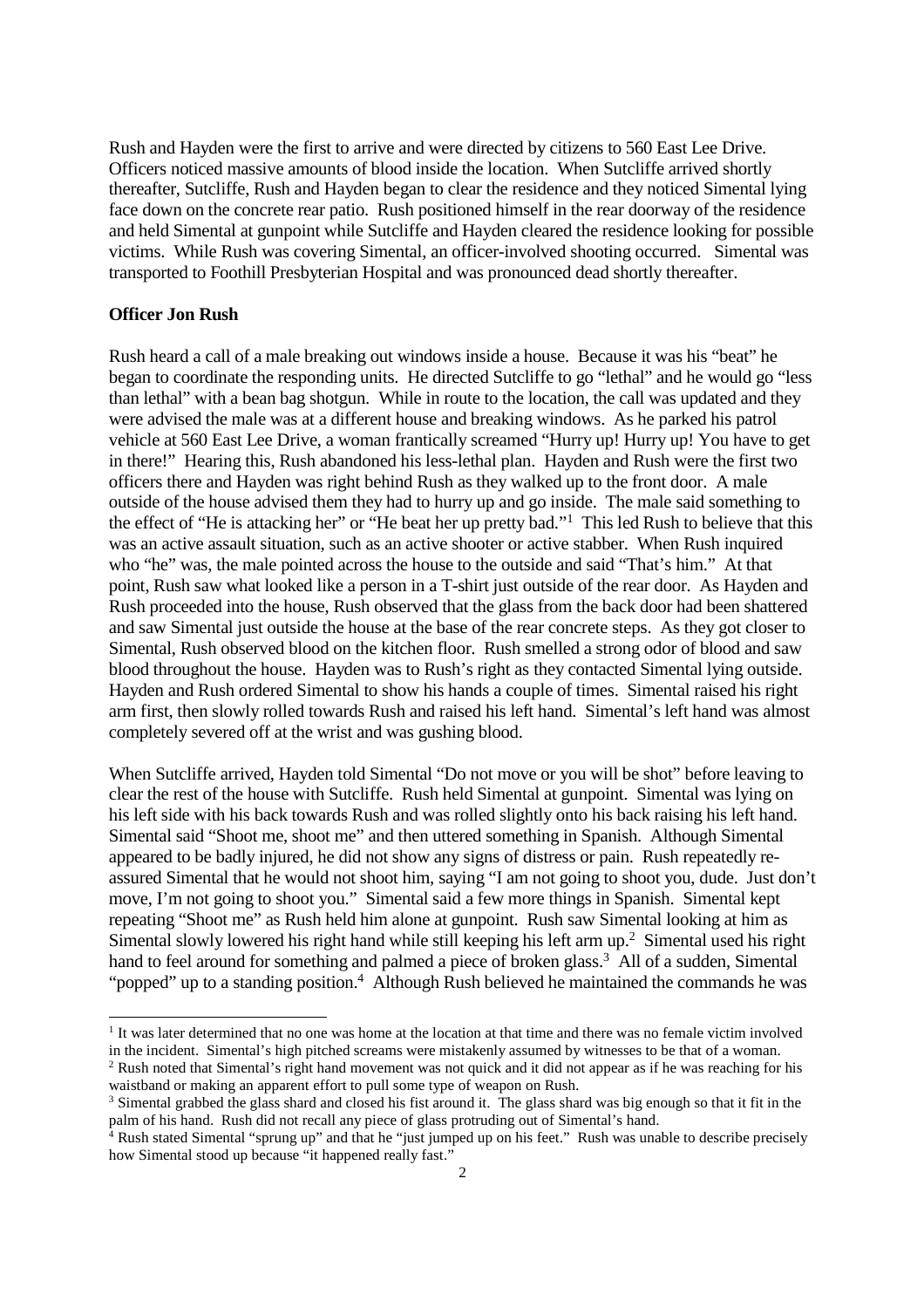giving Simental, he did not recall what he said to Simental at that moment.<sup>5</sup> At that point, Rush was still standing at the threshold of the rear door and Simental was at the bottom of the two concrete steps.

Rush, in shock that Simental had stood up so suddenly, became scared. Although he could not see anything in Simental's hand and was not sure if Simental still had the glass shard, Rush felt he had to act. Rush believed that Simental was either going to come at him, or was going to continue doing whatever violent act he had set out to do. Rush stated, "I am thinking that this is someone who just committed some sort of very nasty crime and he was going to keep doing it. He obviously wasn't following commands and that's when I decided that I needed to stop him and I shot him." The circumstances led Rush to believe "that this is a serious, violent person, and because he jumped up so fast I thought that he was either going to attack me or attack somebody else, and that's when I decided to fire." Rush cleared the door outside and was on the first step, walking towards Simental when he fired three shots at Simental. Upon seeing Simental go down, Rush decided not to fire anymore. Immediately thereafter, Hayden and Sutcliffe were outside as Rush continued to maintain Simental at gunpoint. Sutcliffe searched Simental and the paramedics responded to the scene.

#### **Sergeant Richard Hayden**

Hayden arrived at the location at the same time as Rush. As they got out of their patrol units, four to five residents came out from across the street yelling, "Someone is attacking a woman in there, he's broken in, he's breaking things!" Two males got really close to them saying, "He's in there, he's hurting people, attacking somebody, attacking a woman." Hayden moved forward with Rush believing there was an "active shooter or stabber" situation occurring inside the location. They approached the front door of the location. Hayden saw a lot of blood on the threshold, which heightened his concern about the "active shooter or stabber." Hayden was directly behind Rush when they entered the house.

As they moved past the living room, they observed Simental lying prone just outside the rear kitchen door and just below the steps. It appeared Simental had run through the glass plate of the rear kitchen door.<sup>6</sup> Hayden could not see Simental's hands, but one of his hands appeared to be almost severed off. Hayden does not recall if Rush gave any orders at this time but recalls himself yelling "Let me see your hands! Let me see your hands!" Hayden heard Simental moaning but does not recall Simental saying anything. Hayden did not know if Simental was a victim that had been trying to escape an attack or a suspect.<sup>7</sup> Hayden was concerned there was still someone inside the house that could attack them from the rear. When Sutcliffe arrived, Hayden asked Rush to "cover" Simental while he and Sutcliffe cleared the house.<sup>8</sup> Rush remained just inside the rear kitchen door covering Simental. Hayden and Sutcliffe then walked down the hallway and he directed Sutcliffe to

<sup>&</sup>lt;sup>5</sup> Simental did not say anything to Rush at that point and did not "stare him down" or do anything to threaten him. Rush stated, "I remember him standing up and that I had to shoot him. I don't know if he was coming towards me or if he was going away from me. But that's when I engaged him, so I just remember a blurry target. I don't remember his face or anything like that."

 $6$  The majority of the glass interior portion of the door was shattered and shattered glass was on the tiled floor of the kitchen area and outside on the concrete slab.

<sup>7</sup> Upon observing an injured Simental, Hayden called for the fire department for medical assistance. Hayden is overheard in the radio traffic communications saying "We need fire to roll in. Sam [Sutcliffe] when you get here, you're 911 with me." Approximately one minute after Hayden's call for the fire department, Sutcliffe is overheard saying "We have one at gunpoint in rear yard at gunpoint and we're UTL (unable to locate) on a victim so far." The operator responds "It's going to be a victim/suspect."

<sup>&</sup>lt;sup>8</sup> "Cover" is commonly used to tell an officer to watch a specific person or area.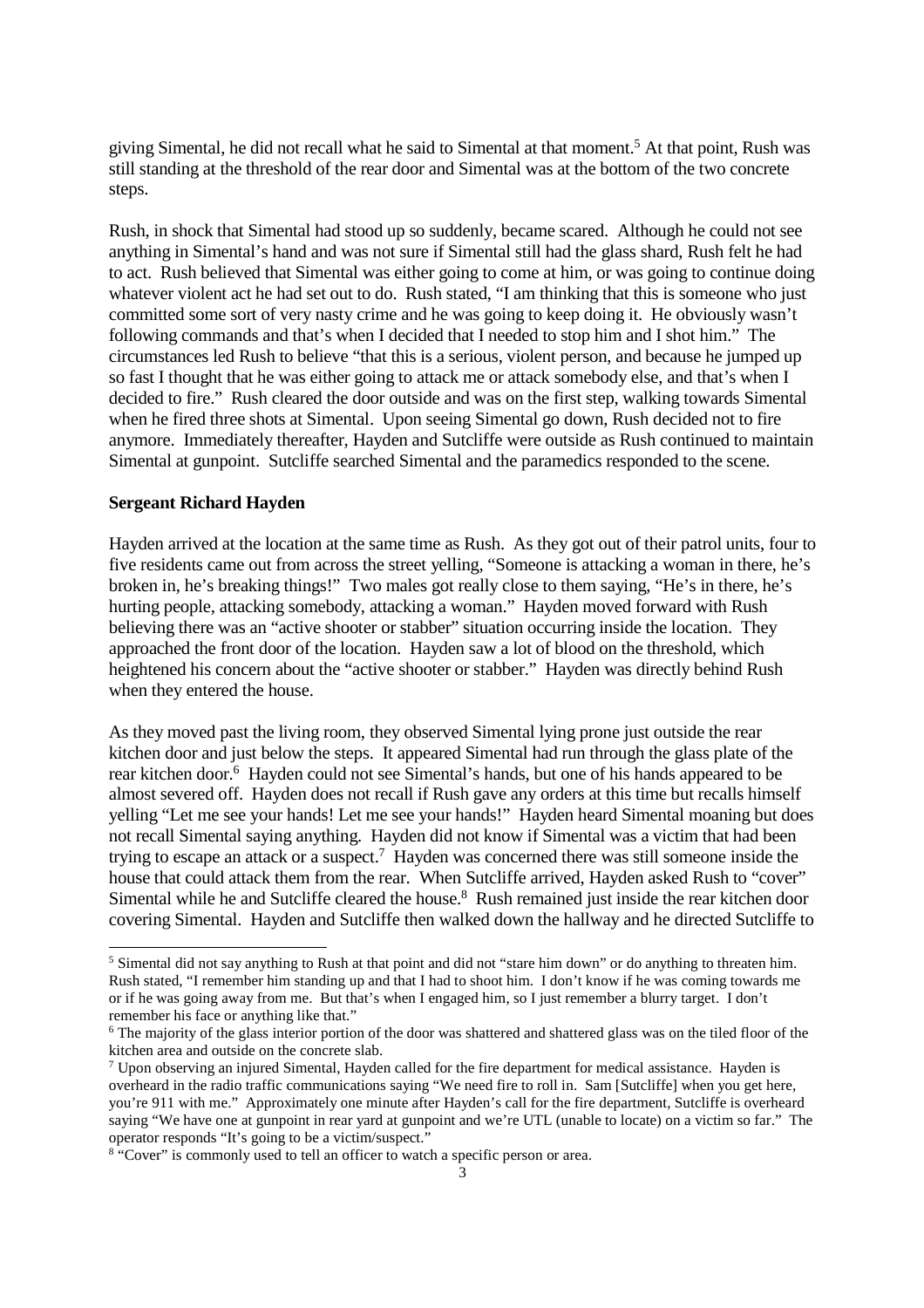cover the rooms on the left. As he entered the room on the right to clear it, he heard three gunshots. Hayden backed out, directed Sutcliffe to hold her position and went to assist Rush. Hayden found Rush standing inside the house, still in the same spot but Simental was now lying close to the gate, so Hayden knew that Simental had moved.<sup>9</sup>

#### **Officer Samantha Sutcliffe**

Rush and Hayden were at the location prior to Sutcliffe's arrival. Sutcliffe parked in front of the house and joined Hayden at the front door. Hayden said there might be someone else inside the residence and he wanted to conduct a protective sweep. When she and Hayden entered the house she saw a lot of blood on the floor. She saw Rush standing by the rear door. Sutcliffe did not see Simental but recalled hearing Simental say "Just shoot me, just shoot me" when she first entered the house. Sutcliffe then entered a hallway which led to the back bedrooms and observed more blood on the floor and on the walls. Sutcliffe heard Rush say "Stay down" a couple of times. Sutcliffe was in the hallway waiting to clear one room when she heard three shots. She used her radio and notified dispatch that shots were fired.<sup>10</sup> Sutcliffe ran to where Rush was located and saw Simental lying on his back on the south part of the rear yard. Sutcliffe noticed Simental was covered in blood and that his left arm was nearly severed. Rush had Simental at gunpoint, while Simental was attempting to lift his head, moving his arms around, and mumbling. Sutcliffe checked Simental's front pockets for weapons but found none. The paramedics then arrived and treated Simental.

## **Statement of Carol Gomez**

Gomez resides at the residence just east of 560 East Lee Drive . Gomez was inside her bedroom when she heard her neighbors' dogs barking. The barking was immediately followed by what sounded like a female screaming. At first she thought children were playing outside, but after a couple of seconds "it did not sound right." Gomez looked outside her bedroom window which faces the pool area of 560 East Lee Drive. She saw a male Hispanic, later identified as Simental, and thought he was screaming because the dogs were barking at him. Simental jumped onto a washer\dryer located in the backyard against the rear wall of the residence and started to kick out the back windows of the house. Gomez yelled at her daughter, Monique, to call 9-1-1. Gomez described Simental as "crazy" and said the situation was very scary. Gomez heard Simental yell "Fuck you!" at the dogs which were barking at him. Simental was screaming in a high pitched manner which made him sound like a female. Gomez saw Simental near the rear door of the residence, heard a window break, and lost sight of him. Police officers arrived shortly after.

Through the opened front door, Gomez observed blood in the house. She saw two men run inside the house. Gomez heard approaching sirens, so she told the men that the police were coming and to get out of the house. Gomez saw the men exit the house when the officers arrived. The officers entered the house with their guns drawn. Although she did not witness the shooting, Gomez heard the officers yell something at Simental, then heard three gunshots.

<sup>9</sup> Although neither Hayden nor the investigative reports indicate the exact distance Simental moved toward the gate, it is apparent from the crime scene photographs that Simental moved approximately 25 to 30 feet toward the gate.

<sup>&</sup>lt;sup>10</sup> The radio communications captured Sutcliffe announcing "We got shots fired" approximately 15 seconds after announcing that they had someone at gunpoint in the rear yard but had yet been unable to locate a victim. Overall, approximately one minute and 15 seconds elapsed between the time Hayden initially called for the fire department and Sutcliffe announcing that shots were fired.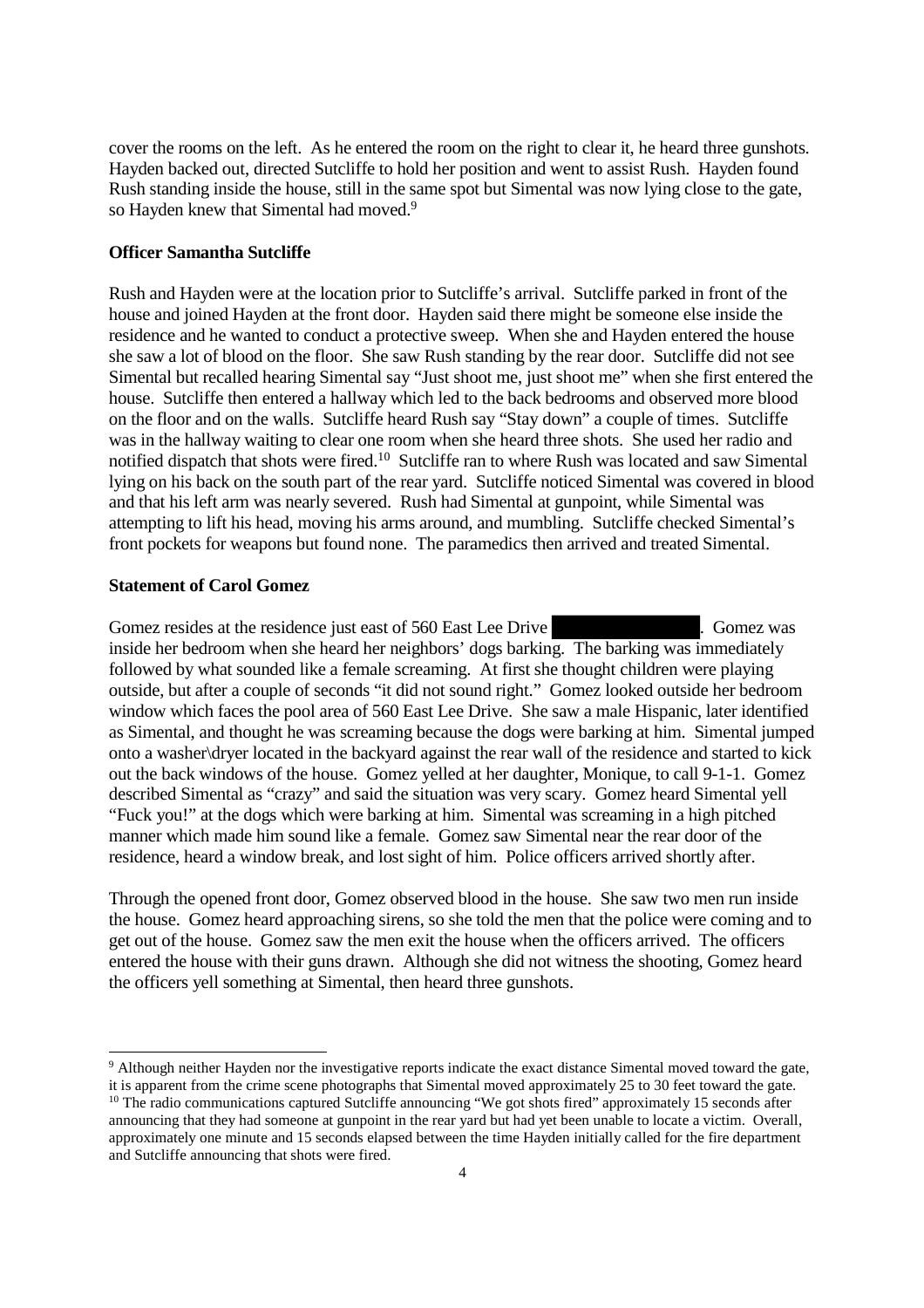#### **Statement of Jaime Ledesma**

Ledesma was inside his residence at , which is located across the street from 560 East Lee Drive, when he heard glass break. Shortly after, he heard a female screaming. It sounded like the female screaming was in distress, so he went outside. Ledesma noticed the screams were coming from 560 East Lee Drive, so he and Jose Benitez ran to the door of the house. Ledesma was at the front door when he saw Simental's shadow inside. Police officers arrived and Ledesma went back to his residence. Ledesma heard three shots but he did not see the shooting.

#### **Statement of Sandra Zarate**

Zarate was in front of (which is across the street northwest of 560 East Lee Drive) when she heard a window breaking and what sounded like a woman screaming. Zarate thought a woman was being attacked. She saw Simental in the rear yard of 560 East Lee Drive and heard him yell "Shoot me" three times. Zarate stated "I saw the guy come outside and I saw him get shot."<sup>11</sup>

#### **Statement of Joe Benitez**

Benitez was in the backyard of when his girlfriend, Julie Zarate, started to yell at him that the lady across the street was getting beat up. Benitez ran to the front and heard glass breaking and there were people yelling "They're hurting her, they're hurting her." He was concerned for the residents of 560 East Lee Drive because he knew a woman and her two daughters lived there and he needed to help them. Benitez ran to the front of the residence and opened the door. Simental, who was inside the house, saw him and ran straight through the glass window of a rear door.<sup>12</sup> After Simental ran through the glass door, he fell down, was bloody and was not moving. Benitez ran through the house looking for possible victims but did not find anyone. Benitez ran outside the house and that is when Rush arrived. Benitez directed Rush to the residence and advised him that there was a male below the rear door. Rush walked toward the rear of the house with his gun drawn. Benitez heard Rush say, "Don't move or I'll shoot you." More police officers arrived and entered the house, although Benitez was not sure how many more officers arrived. Benitez went back to the front yard of his residence and a few minutes later he heard three shots.

#### **Statement of Julie Zarate**

Zarate heard glass break and then heard "scuffling" that sounded like fighting. Zarate believed whoever was screaming sounded like a woman and that scared her because she knew that a family lived at the residence of 560 East Lee Drive. Zarate's boyfriend, Joe Benitez, went over to the house and Zarate was yelling at whoever was in the house to "Stop!" Zarate believed there was someone inside getting hurt, screaming at the top of her lungs, and "yelling for dear life."<sup>13</sup> Zarate

<sup>&</sup>lt;sup>11</sup> Zarate's interview is very brief, just 50 seconds long, and does not contain additional details surrounding her observations. Investigators' efforts to obtain a more detailed statement from Zarate proved unsuccessful. Investigators went to Zarate's home on two separate occasions to interview her but family members informed investigators Zarate was not home. Investigators left messages with the family members to have Zarate contact them but as of this date, Zarate has not contacted investigators.

 $12$  The rear door leading to the rear yard was a glass door with a wooden frame.

<sup>&</sup>lt;sup>13</sup> Zarate did not know who was inside the house and did not see anyone but said the person screaming "sounded like a woman."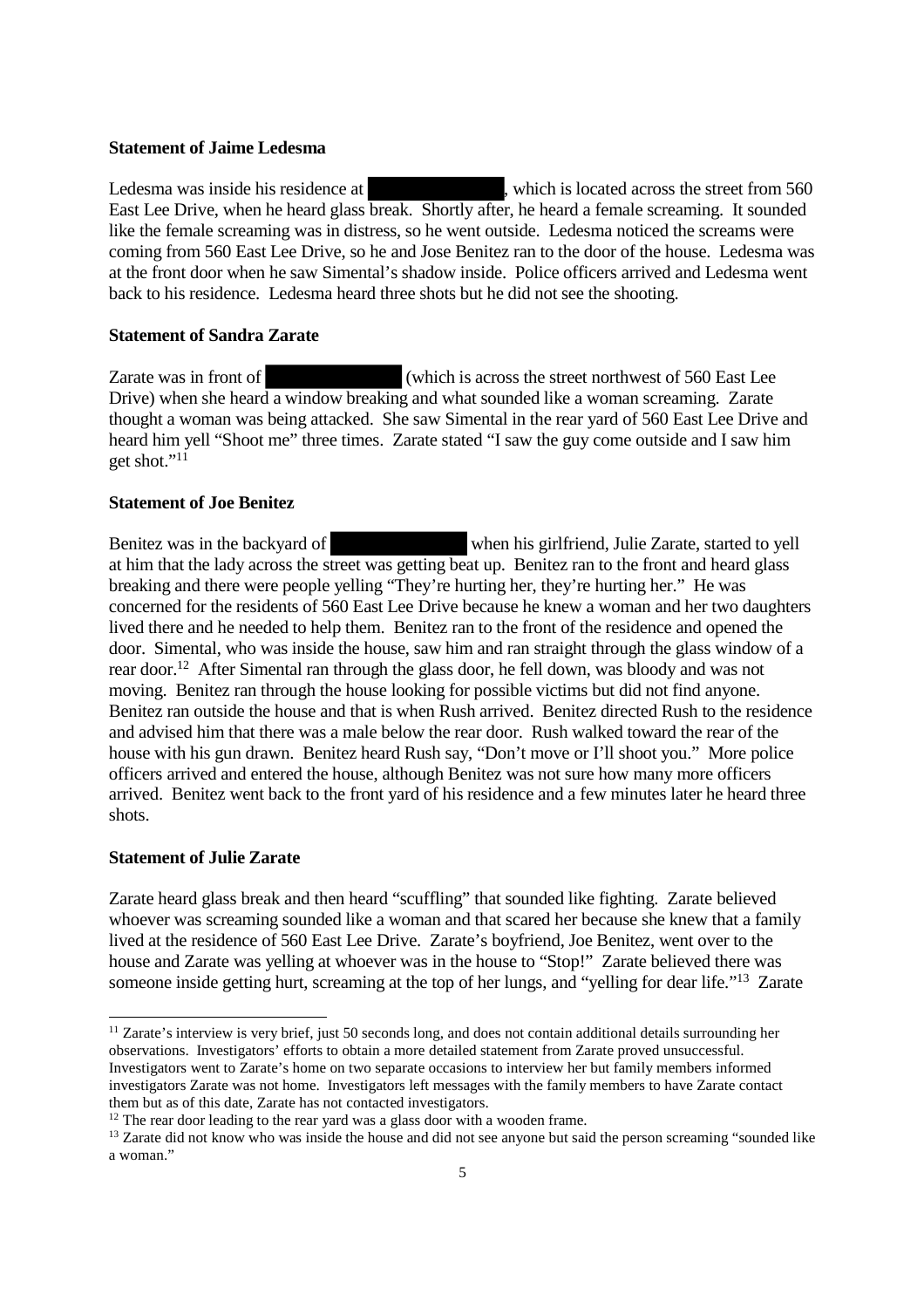followed Benitez over to the house and stood to the front on the sidewalk as Benitez went inside the house to help. After Benitez went inside, Zarate heard glass break and heard Benitez say to someone to "Get out!" Officers arrived on scene and told Benitez to get out of the house. Zarate then walked over to her front yard and saw officers go inside the house. While Zarate was in front of her residence she heard Simental say, "Shoot me."

#### **Statement of Jesse Zarate**

Zarate's niece, Julie Zarate, told him someone was inside 560 East Lee Drive screaming. Shortly after, he saw officers go inside the house. Zarate wanted to make sure his neighbors at 560 East Lee Drive were okay, so he walked across the street. While he was standing on the east sidewalk of the 400 block of Lee Drive, Zarate saw through the chain-link fence cracks, Simental run out the rear door of the house.<sup>14</sup> Zarate saw an officer run behind Simental. Zarate does not recall if the officer said anything, but heard Simental, who was facing the officer, say "Shoot me" approximately three times. Simental then turned southbound toward the south fence. Zarate heard three shots, saw Simental fall to the ground and heard Simental moan in pain.

# **Statement of Juan Simental**

Juan Simental stated that Adrian Simental was his son and lived with him at .<sup>15</sup> Juan stated that Simental was a drug user. Juan did not know what kind of drugs his son was ingesting but suspected it must have been something strong because there were times Simental did not sleep at night. On the date of the shooting at about noon, Simental would not let his mother, Rebecca Simental, leave to work. Rebecca called an acquaintance for a ride because Simental would not let Rebecca take her car. The acquaintance picked Rebecca up and they left to work. Moments later, Juan, who was in the living room, saw Simental come in the house from the back with his left hand cut and hanging from his arm. Simental was screaming and was bleeding everywhere. Simental went out the front door to the neighbor's house at 560 East Lee Drive and went inside. Officers arrived, entered the house, and detained Simental. Juan was standing on the east sidewalk, just south of the driveway of 560 East Lee Drive when he heard an officer order Simental to "Stop" and, approximately 30 seconds to a minute later, he heard three shots. Moments later, an officer told him to leave and Juan returned to his residence. Juan later checked his garage and discovered that Simental had apparently used an electric saw to cut his arm.

#### **Statement of Jossie Simental**

Jossie Simental is Simental's sister and provided a statement to the coroner investigator, Anthony Lopez. Jossie stated that although Simental had never been formally diagnosed with any mental condition, the family was aware of schizophrenic behavior and hallucinations which Simental had been experiencing over the previous two years leading up to the date of the shooting.<sup>16</sup> Simental smoked marijuana and drank alcohol since attending high school. Approximately two years ago, Simental had a verbal altercation with his mother which escalated into a physical altercation with

 $14 A 5'$  tall chain link fence with tan vinyl slats woven into the links, which created a visibility barrier, surrounded the west and southwest portion of the rear yard of 560 East Lee Drive. .

<sup>&</sup>lt;sup>15</sup> Simental's home is the first residence to the south of 560 East Lee Drive.

<sup>&</sup>lt;sup>16</sup> Simental had been detained on a Welfare and Institutions 5150 hold on February 26, 2015.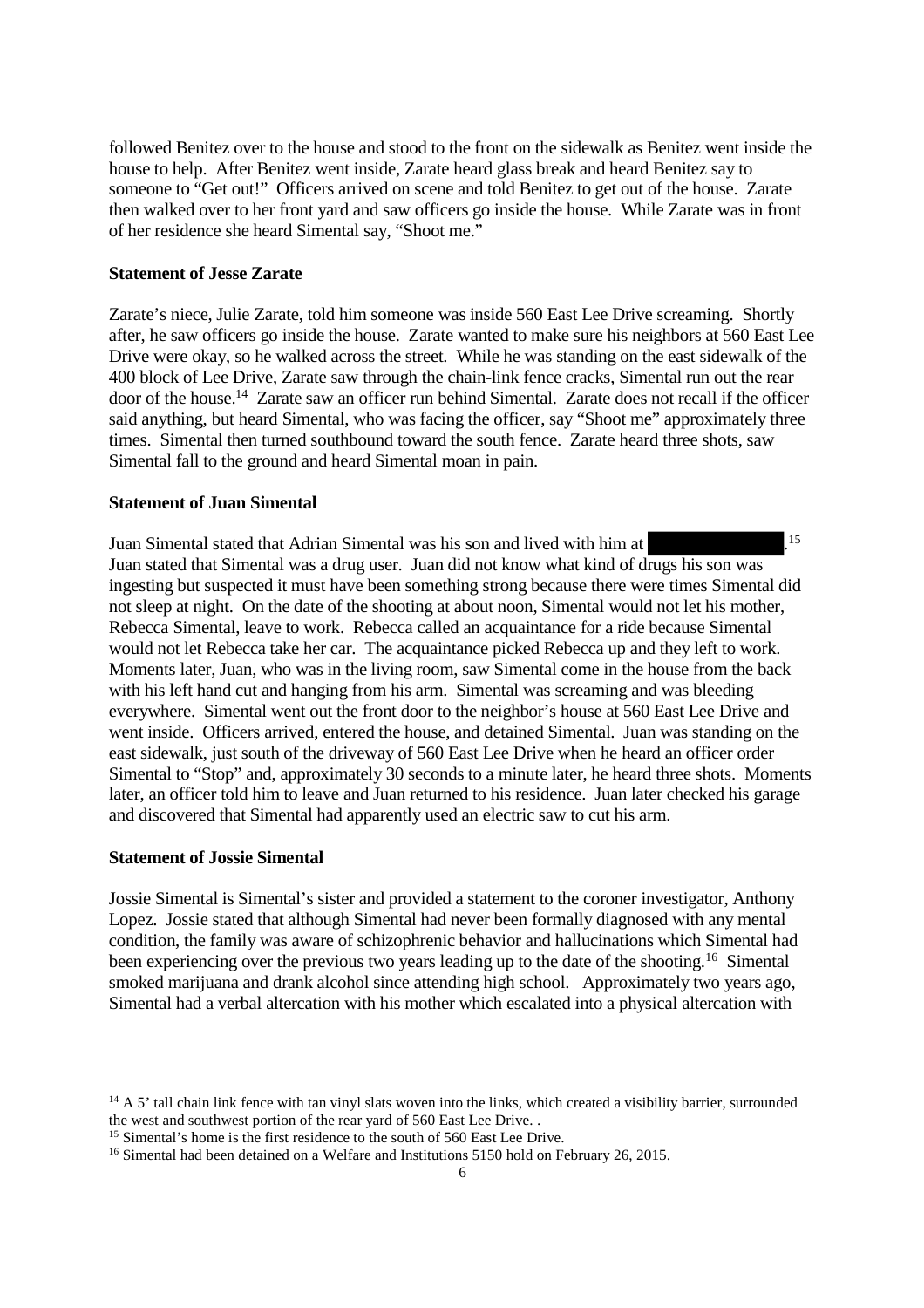Jossie. The Azusa Police Department was called and Simental was arrested.<sup>17</sup> Simental's abnormal behavior escalated since then.<sup>18</sup> The week previous to the date of the shooting, Simental's behavior was more abnormal and was accompanied by his inability to sleep. Jossie believed Simental may have been using methamphetamine. The family urged Simental to seek medical treatment but due to his age they could not force him into treatment.

#### **Physical Evidence**

Rush's service weapon was a Glock model 22, 40 caliber pistol. There was one live round in the chamber and 12 live rounds in the magazine.<sup>19</sup> On the concrete patio south of the rear security screen door of 560 East Lee Drive investigators located three expended 40 caliber cartridge casings. Investigators noted blood stains on the concrete near the base of the rear door concrete steps. Further south of the blood stains, investigators found Simental's clothing, a fired bullet jacket fragment, and medical debris. Numerous blood stains on the walls, doors, windows, on the floor, and all throughout the house were documented and photographed, along with broken doors and broken windows. Broken glass was visible throughout the location.

#### **Postmortem Examination**

On June 24, 2015, Deputy Medical Examiner Odey C. Ukpo performed a postmortem examination of Simental's remains.

The medical examiner noted three gunshot wounds, all fired at an indeterminate range. Gunshot wound one was to the right superior lateral buttock, gunshot wound two was to the left tricep, and gunshot wound three was to the right mid back.<sup>20</sup> Gunshot wound one entered back to front on the right buttock and exited through the right thigh. Gunshot wound two entered back to front on the left tricep and exited on the left bicep. Gunshot wound three entered back to front on the right mid back and did not exit the chest. A jacketed bullet was recovered from the right upper chest.<sup>21</sup>

The medical examiner also noted amputation of Simental's left forearm, left thumb, and a left wrist gaping incise wound. Sharp force injuries were also noted to Simental's upper body, lower body, and head. Blunt force trauma was also noted to Simental's head and shin.

The medical examiner attributed the cause of death to the gunshot wound to the back but noted that the amputation of the left forearm also significantly contributed to Simental's death.

The toxicological examination showed an elevated amount of methamphetamine in Simental's body.<sup>22</sup>

<sup>&</sup>lt;sup>17</sup> At the time of the incident, a criminal protective order was in effect listing Rebecca Simental and Jossie Simental as protected victims in case number 2JB01736 arising out of a February 22, 2012 incident where Simental had attacked his mother and sister with a skateboard leaving visible bruises and abrasions.

<sup>&</sup>lt;sup>18</sup> Simental had nine violence related arrests against members of his family dating back to 2010.

 $19$  Rush normally had 15 rounds in the magazine and one round in the chamber.

<sup>&</sup>lt;sup>20</sup> The gunshot wounds were arbitrarily labeled for reference purposes.

 $21$  The gunshot wound to the back perforated the liver and the right lung causing a large amount of blood in the right chest cavity. It caused bleeding over the spinal cord, but no direct injury. The gunshot wounds of the left arm and right buttock did not damage vital organs.

<sup>&</sup>lt;sup>22</sup> The toxicology result for methamphetamine was 2.0 ug/mL (microgram per milliliter). This result is at the maximum level on the calibration scale.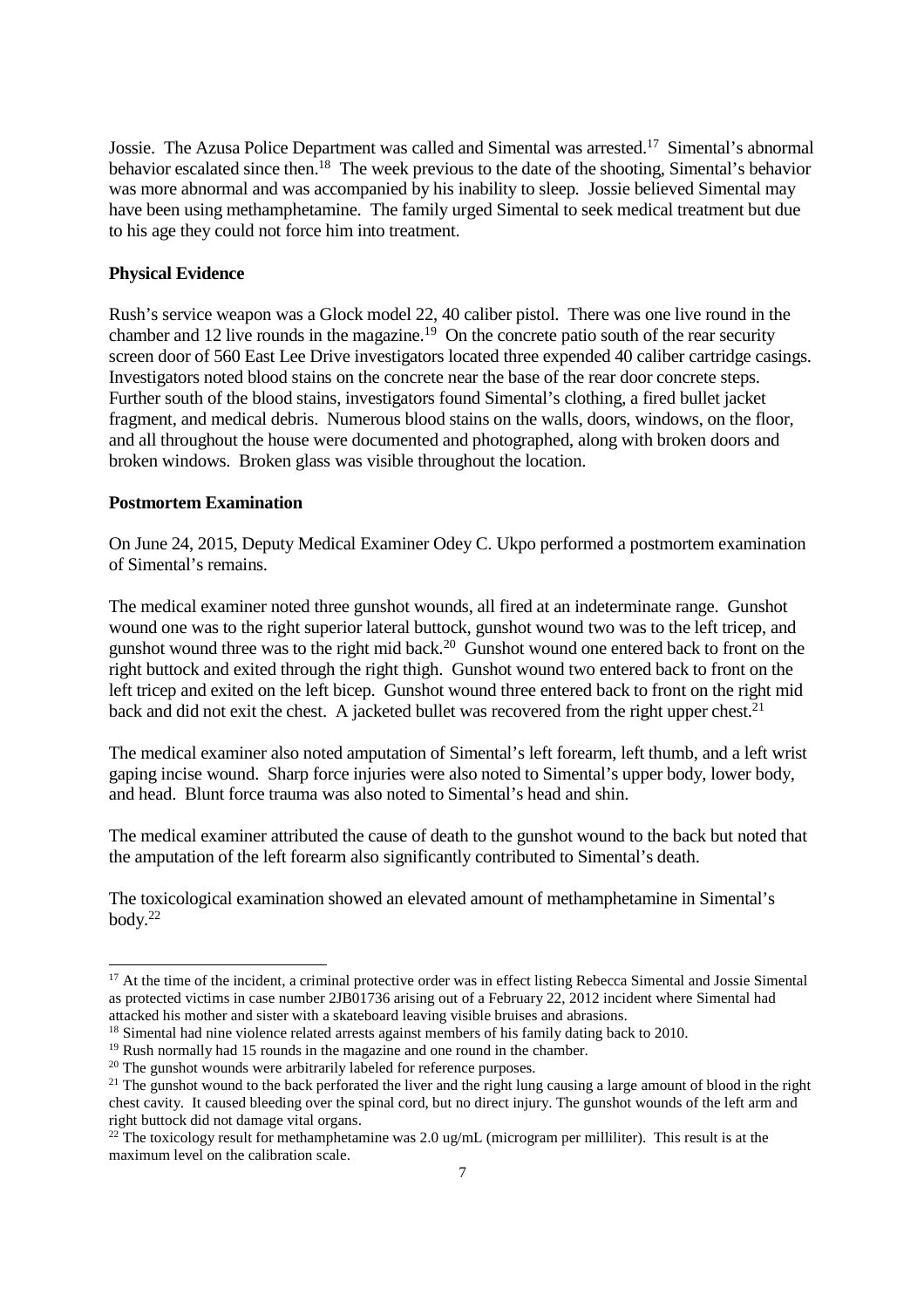#### **LEGAL ANALYSIS**

Any peace officer who has reasonable cause to believe that the person to be arrested has committed a public offense may use reasonable force to effect the arrest, to prevent escape or to overcome resistance. Penal Code § 835a. California permits the use of deadly force by police officers when necessary to affect the arrest of a person who has committed a forcible and atrocious felony which threatens death or serious bodily harm. *People v. Ceballos* (1974) 12 Cal.3d 470, 477-484; *Kortum v. Alkire* (1977) 69 Cal.App.3d 325; *Tennesse v. Garner* (1985) 105 S.Ct. 1694. Forcible and atrocious crimes are those crimes whose character and manner reasonably create a fear of death or serious bodily injury. *Ceballos*, supra, 12 Cal.3d at 479.

The prosecution is charged with the burden of proving beyond a reasonable doubt that a homicide is not justifiable. Penal Code § 1096; *People v. Banks* (1976) 67 Cal.App.3d 379, 383-384.

A defendant is not guilty of murder if he did not have the intent required to commit the crime because he did not know a fact or mistakenly believed a fact. If the defendant's conduct would have been lawful under the facts as he believed them to be, he did not commit the crime of murder. CALCRIM No. 3406.

A reasonable belief that danger exists may be formed by reliance on appearances. *Davis v. Freels*  $(7<sup>th</sup> Cir. 1978)$  583 F.2d 337, 341. No right is guaranteed by federal law that one will be free from circumstances where he will be endangered by the misinterpretation of his acts. *Sherrod v. Berry* (7th Cir. 1988) 856 F.2d 802, 805 (quoting *Young v. City of Killeen, Tx.* (5th Cir. 1985) 775 F.2d 1349 at 1353.

In determining the reasonableness of an officer's actions, allowances must be made for the fact that police officers are often forced to make split-second judgments, in circumstances that are tense, uncertain and rapidly evolving, about the amount of force that is necessary in a particular situation. *Graham v. Connor* (1989) 490 U.S. 386, 396-398.

The evidence examined in this investigation shows that Officer Rush and Sergeant Hayden responded to a very chaotic, bloody scene where several neighboring residents believed and communicated to the officers that a suspect was inside a house attacking a woman. Witness Joe Benitez heard people yelling "They're hurting her, they're hurting her" and witness Julie Zarate heard what sounded like a woman screaming at the top of her lungs and "yelling for dear life." Although the house turned out to be unoccupied at the time and the screams turned out to be Simental's screams, all of the witnesses indicated that it sounded like a woman screaming. Based on these facts, it was reasonable for the officers to conclude that a woman was being assaulted inside the house. The witnesses desperately urged the officers to act quickly as they feared someone was getting attacked within the house. There was a trail of blood leading up to the house, doors and windows were broken, and there was blood everywhere throughout the house. Additionally, Officer Rush could smell a lot of blood throughout the house. As he held Simental at gunpoint, Officer Rush did not know that there would not be any victims within the home. The horrifying circumstances strongly suggested that that would be the case. Although Simental was injured and Hayden had promptly called the fire department to render Simental medical assistance, at this early stage in the investigation it was impossible to determine whether Simental's wounds were defensive wounds, self-inflicted wounds, or wounds sustained as part of a violent struggle with his victims. Nonetheless, because Simental was potentially a dangerous murder suspect, it was critical that he be detained. By attempting to turn and flee away from Rush in disobedience of Rush's orders,